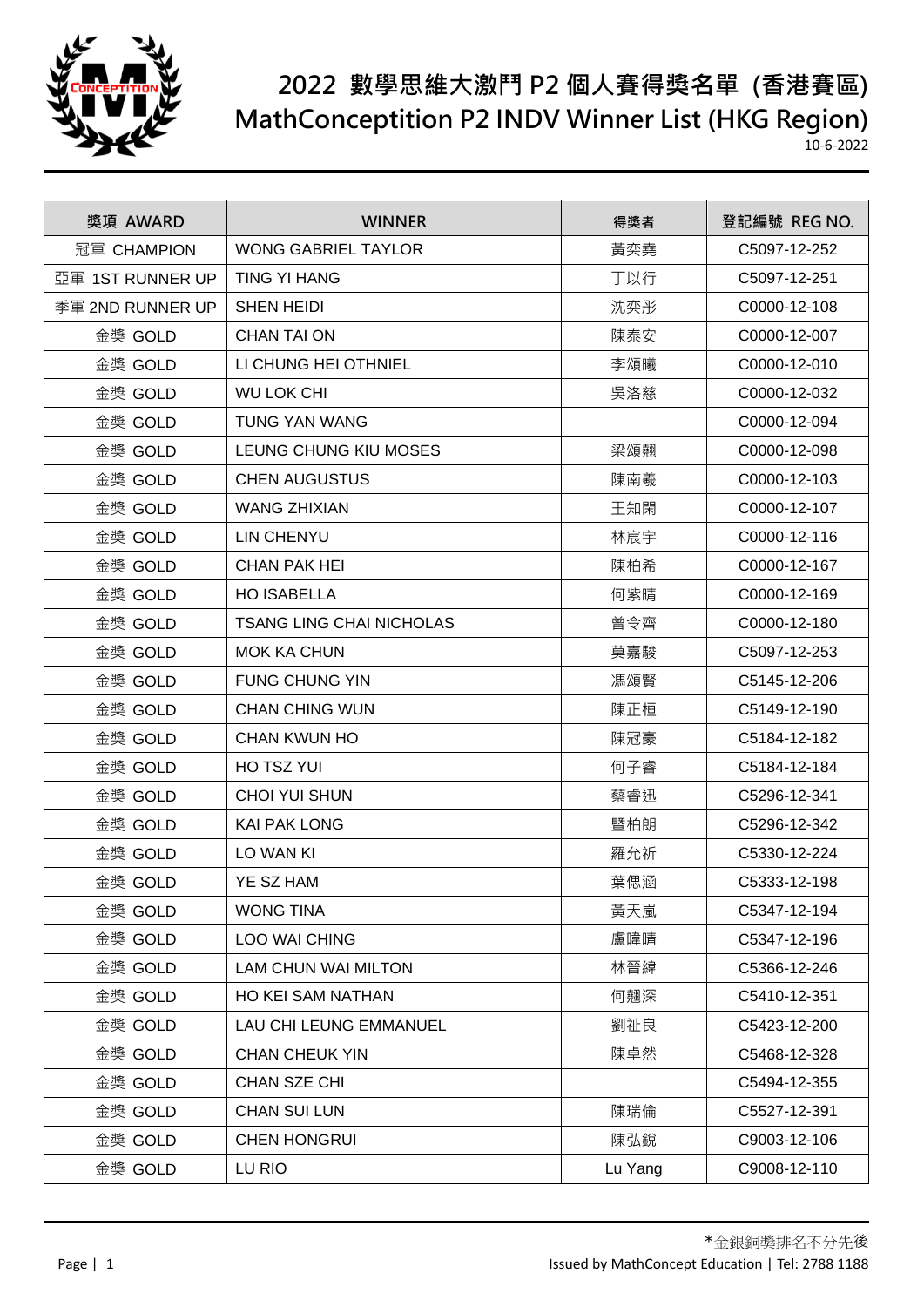

| 獎項 AWARD  | <b>WINNER</b>                   | 得獎者 | 登記編號 REG NO. |
|-----------|---------------------------------|-----|--------------|
| 金獎 GOLD   | LOH PUI HEI                     | 羅培熙 | C9009-12-157 |
| 金獎 GOLD   | <b>WONG HOI TIK</b>             |     | C9011-12-015 |
| 金獎 GOLD   | CHU CHUN YAT JERVIS             | 朱駿一 | C9023-12-105 |
| 銀獎 SILVER | <b>CHAN HEI CHUN</b>            | 陳熹駿 | C0000-12-004 |
| 銀獎 SILVER | RAJKHOWA YADNYESH               |     | C0000-12-016 |
| 銀獎 SILVER | <b>CHAN HOI FUNG</b>            | 陳海峯 | C0000-12-040 |
| 銀獎 SILVER | WAI HON MAN ISIDORE             | 衛瀚文 | C0000-12-046 |
| 銀獎 SILVER | <b>TSANG HO CHING HALLCHENE</b> | 曾可澄 | C0000-12-065 |
| 銀獎 SILVER | YUAN SHI CHU                    | 袁時初 | C0000-12-096 |
| 銀獎 SILVER | <b>BI CASSIE</b>                |     | C0000-12-102 |
| 銀獎 SILVER | LEE JEFFREY YU HIN              | 李宇軒 | C0000-12-135 |
| 銀獎 SILVER | CHAN YU SAU AMON                | 陳譽修 | C0000-12-146 |
| 銀獎 SILVER | LO YAT LONG                     | 盧溢朗 | C0000-12-150 |
| 銀獎 SILVER | CHAN TIN YU JOSHUA              | 陳天譽 | C0000-12-168 |
| 銀獎 SILVER | <b>WOO PAK LONG</b>             | 胡珀朗 | C5007-12-211 |
| 銀獎 SILVER | <b>NG YEUK SZE</b>              | 伍若詩 | C5023-12-226 |
| 銀獎 SILVER | <b>LAI KING TIN</b>             | 黎敬天 | C5048-12-386 |
| 銀獎 SILVER | <b>SHIU CHUN HIN</b>            | 蕭震軒 | C5112-12-318 |
| 銀獎 SILVER | <b>SUNG YUI HIM</b>             | 宋睿謙 | C5149-12-189 |
| 銀獎 SILVER | <b>FUNG ANDY</b>                | 馮逸朗 | C5154-12-348 |
| 銀獎 SILVER | WONG CHO KIT                    | 王楚傑 | C5163-12-192 |
| 銀獎 SILVER | <b>HUANG YISHU</b>              | 黃奕舒 | C5197-12-217 |
| 銀獎 SILVER | TAI NAM HO TRAVIS               | 戴楠澔 | C5197-12-218 |
| 銀獎 SILVER | MUTHU MAXWELL CALVIN            | 湛川  | C5204-12-261 |
| 銀獎 SILVER | LAU HOI HO                      | 劉愷晧 | C5219-12-235 |
| 銀獎 SILVER | LUK HEI YU                      | 陸晞瑜 | C5253-12-346 |
| 銀獎 SILVER | TAM YAT HIN                     | 譚逸騫 | C5253-12-347 |
| 銀獎 SILVER | <b>LIN TIN SYU</b>              | 林天舒 | C5293-12-287 |
| 銀獎 SILVER | LEE KWAN MING VICTOR            | 李堃銘 | C5293-12-288 |
| 銀獎 SILVER | AU MAN HEI                      | 歐文浠 | C5293-12-289 |
| 銀獎 SILVER | WONG CHI HIM                    | 黃智謙 | C5296-12-340 |
| 銀獎 SILVER | LI CHINGLAM                     | 李承霖 | C5328-12-359 |
| 銀獎 SILVER | <b>TSUI SAMSON</b>              | 徐濼謙 | C5333-12-197 |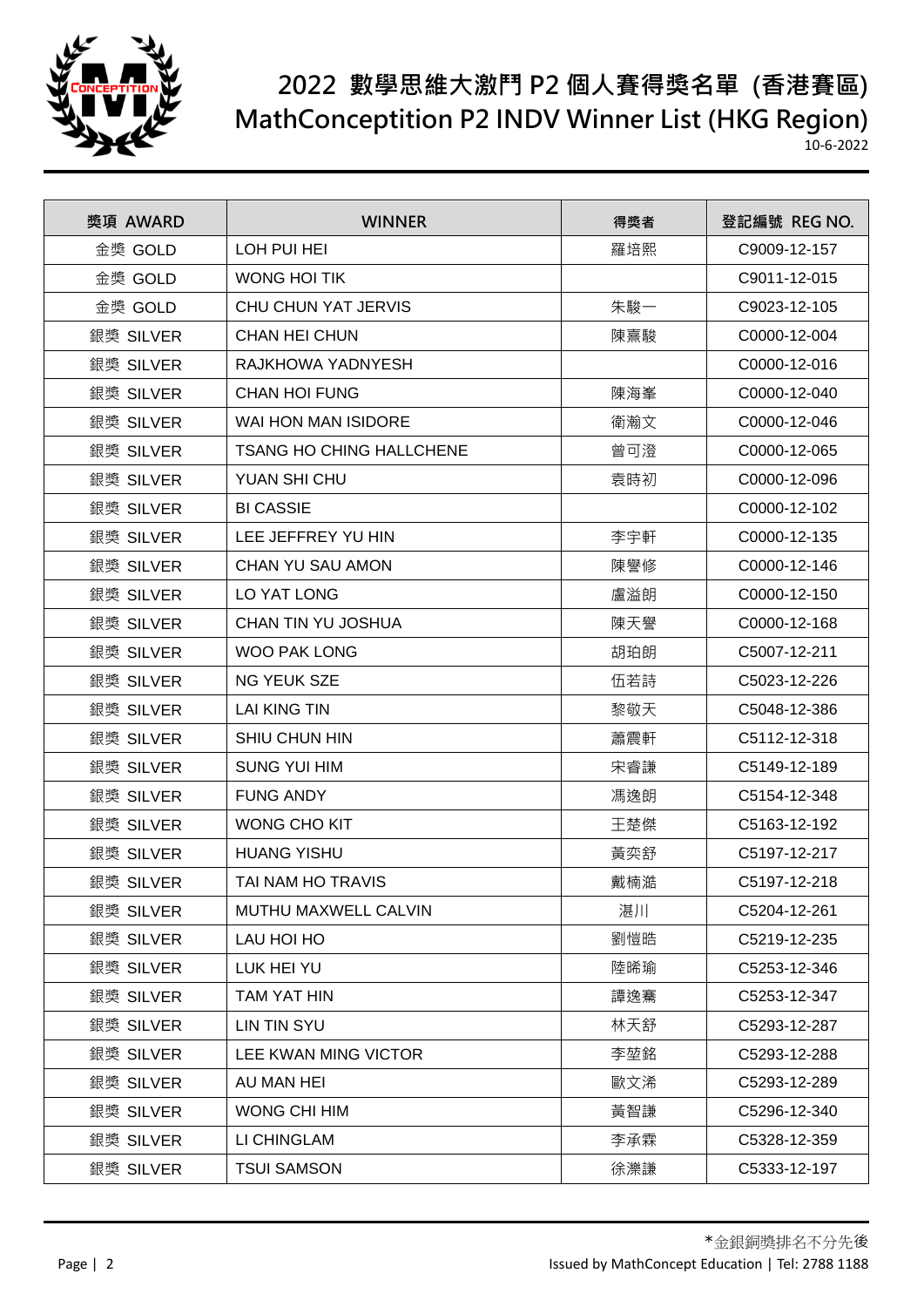

| 獎項 AWARD  | <b>WINNER</b>                            | 得獎者 | 登記編號 REG NO. |
|-----------|------------------------------------------|-----|--------------|
| 銀獎 SILVER | <b>FUNG TSZ HIN</b>                      | 馮子軒 | C5333-12-199 |
| 銀獎 SILVER | CHEUNG HOI HEI                           | 張濠曦 | C5352-12-276 |
| 銀獎 SILVER | <b>TSANG HO CHING</b>                    | 曾可晴 | C5352-12-277 |
| 銀獎 SILVER | <b>NG YU HIM</b>                         | 吳汝謙 | C5363-12-326 |
| 銀獎 SILVER | <b>MOK HING YU</b>                       | 莫謦隃 | C5366-12-247 |
| 銀獎 SILVER | LAU KAM LAM                              | 劉金琳 | C5376-12-314 |
| 銀獎 SILVER | CHOY KA HO                               | 蔡家皓 | C5385-12-322 |
| 銀獎 SILVER | <b>TANG HO YAN</b>                       | 唐浩恩 | C5395-12-401 |
| 銀獎 SILVER | <b>LAW YAT FEI</b>                       | 羅逸棐 | C5410-12-352 |
| 銀獎 SILVER | <b>ZHANG IVY</b>                         | 章欣玥 | C5410-12-353 |
| 銀獎 SILVER | <b>WONG CHEUK NAM JOEL</b>               | 黃琸楠 | C5435-12-249 |
| 銀獎 SILVER | LEE CHING YI                             | 李靖怡 | C5468-12-330 |
| 銀獎 SILVER | LEE CHUN HO                              | 李駿浩 | C5527-12-390 |
| 銀獎 SILVER | HO SZE YUI                               | 何思銳 | C5597-12-185 |
| 銀獎 SILVER | FU HOI FUNG                              | 符凱風 | C5597-12-187 |
| 銀獎 SILVER | <b>TAM SHUN HIM</b>                      |     | C9002-12-144 |
| 銀獎 SILVER | <b>SUM HEI YU</b>                        |     | C9002-12-402 |
| 銀獎 SILVER | <b>HUNG LESTER</b>                       | 孔帥喆 | C9004-12-175 |
| 銀獎 SILVER | CHEN TSZ YUI                             | 陳梓睿 | C9005-12-176 |
| 銀獎 SILVER | <b>LEUNG SHING WING</b><br><b>BLIPPI</b> | 梁城榮 | C9017-12-066 |
| 銀獎 SILVER | YAN YIK YIN                              |     | C9017-12-114 |
| 銀獎 SILVER | IP LONG YIU                              | 葉朗堯 | C9018-12-041 |
| 銀獎 SILVER | <b>HAR YEE LIK AIDRIC</b>                | 哈以力 | C9021-12-077 |
| 銀獎 SILVER | CHAN HEI YU AALIYAH                      | 陳晞瑜 | C9026-12-026 |
| 銀獎 SILVER | LI SIN YAT BRANDON                       | 李善逸 | C9028-12-174 |
| 銅獎 BRONZE | AU HO TSUN                               | 區可溱 | C0000-12-013 |
| 銅獎 BRONZE | <b>GAO JIAHE</b>                         |     | C0000-12-022 |
| 銅獎 BRONZE | TAI CHI NGA                              | 戴之雅 | C0000-12-038 |
| 銅獎 BRONZE | <b>WANG CHINGCHI SKYE</b>                | 王婧之 | C0000-12-063 |
| 銅獎 BRONZE | <b>TANZIL CELINE</b>                     | 陳姿妤 | C0000-12-074 |
| 銅獎 BRONZE | LI HAI YUEN                              | 李烯沅 | C0000-12-078 |
| 銅獎 BRONZE | CHOY HOI SHING                           | 蔡凱丞 | C0000-12-086 |
| 銅獎 BRONZE | <b>FUNG WAI LAM</b>                      | 馮煒霖 | C0000-12-097 |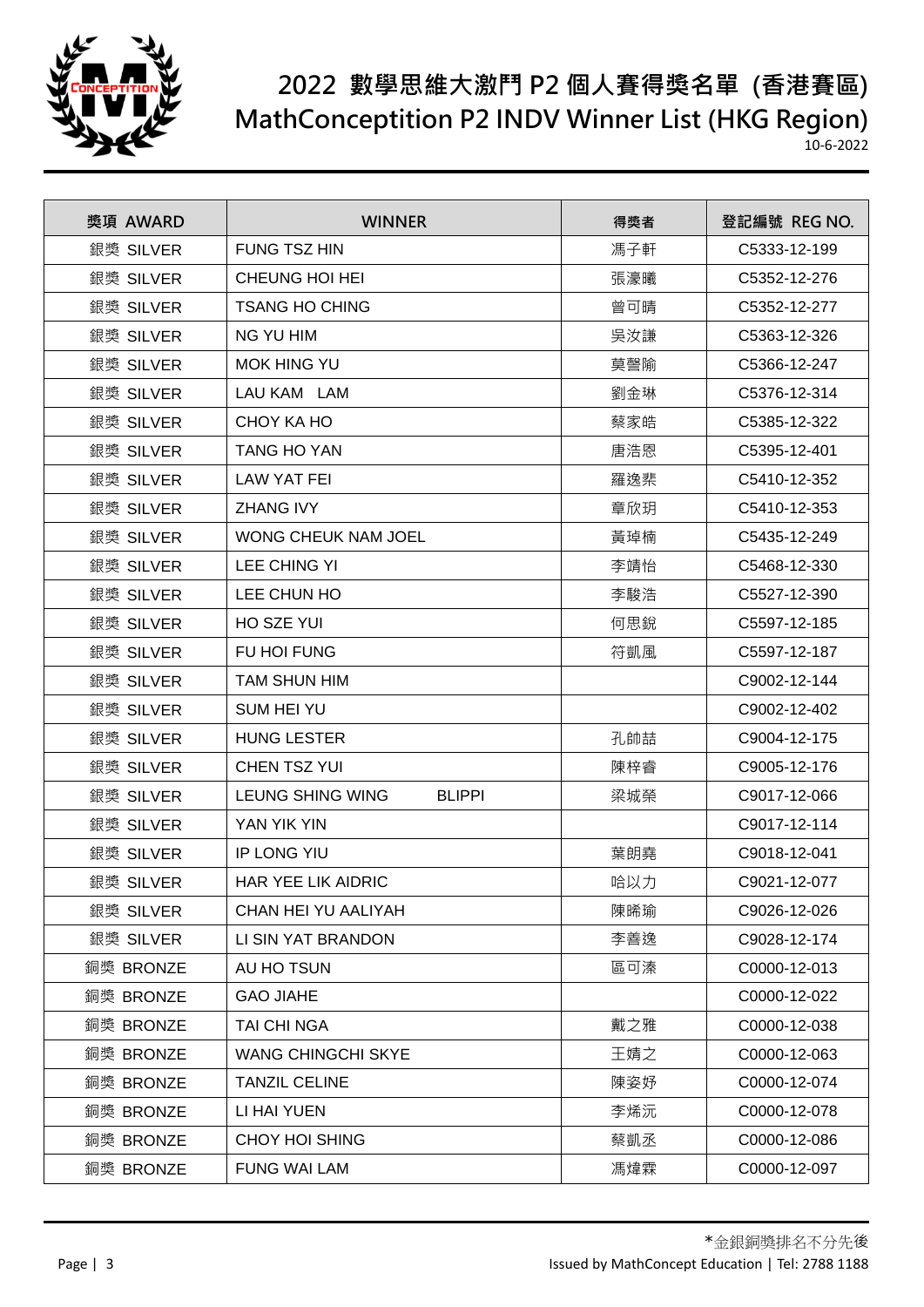

| 獎項 AWARD  | <b>WINNER</b>               | 得獎者 | 登記編號 REG NO. |
|-----------|-----------------------------|-----|--------------|
| 銅獎 BRONZE | LI YING TUNG                | 李映潼 | C0000-12-104 |
| 銅獎 BRONZE | <b>CHAN ELENA</b>           | 陳映嵐 | C0000-12-121 |
| 銅獎 BRONZE | <b>TAN YUECHU</b>           | 譚悦初 | C0000-12-125 |
| 銅獎 BRONZE | LEONG SELWYN SEUN HIM       |     | C0000-12-126 |
| 銅獎 BRONZE | CHOY SUM MING SAMUEL        | 蔡深名 | C0000-12-128 |
| 銅獎 BRONZE | LEUNG KIT FUNG CASPER       | 梁桀浲 | C0000-12-131 |
| 銅獎 BRONZE | <b>TANG HO YEUNG</b>        | 鄧皓陽 | C0000-12-139 |
| 銅獎 BRONZE | <b>SUN KWOK TANG</b>        | 孫國騰 | C0000-12-142 |
| 銅獎 BRONZE | YAN LOK LAM                 | 忻烙林 | C0000-12-148 |
| 銅獎 BRONZE | LI CHING KIU JOSH           | 李政翹 | C0000-12-161 |
| 銅獎 BRONZE | CHEN EDGAR HIN WA           | 陳衍樺 | C5001-12-378 |
| 銅獎 BRONZE | <b>HUA CHI HANG</b>         | 許芝珩 | C5001-12-382 |
| 銅獎 BRONZE | <b>CHAN HEI YIN</b>         | 陳睎妍 | C5001-12-383 |
| 銅獎 BRONZE | <b>WONG YAT HEI</b>         | 王逸熙 | C5002-12-278 |
| 銅獎 BRONZE | <b>ZHANG RUIZHE</b>         | 張睿哲 | C5007-12-213 |
| 銅獎 BRONZE | <b>LAM CHING FUNG ELVIS</b> | 林澄鋒 | C5048-12-384 |
| 銅獎 BRONZE | <b>LAU LUKAS SYLVIO</b>     | 劉卡奧 | C5064-12-371 |
| 銅獎 BRONZE | LI HIU LAM                  | 李曉嵐 | C5070-12-266 |
| 銅獎 BRONZE | <b>TANG HO YIN</b>          | 鄧昊賢 | C5070-12-267 |
| 銅獎 BRONZE | <b>TSANG CHUN HEI</b>       | 曾俊熙 | C5070-12-268 |
| 銅獎 BRONZE | <b>WONG YAN CHUNG</b>       | 黃仁聰 | C5072-12-299 |
| 銅獎 BRONZE | CHEN HO HIM                 | 陳昊謙 | C5112-12-316 |
| 銅獎 BRONZE | LIU KUI                     | 劉葵  | C5112-12-317 |
| 銅獎 BRONZE | <b>KWOK YI YAN</b>          | 郭怡炘 | C5123-12-373 |
| 銅獎 BRONZE | YIU ARIADNE TSZ YIN         | 姚祉言 | C5135-12-291 |
| 銅獎 BRONZE | CHUI TSZ CHING              | 徐芷瀞 | C5135-12-292 |
| 銅獎 BRONZE | YIP WING SZE                | 葉泳詩 | C5159-12-302 |
| 銅獎 BRONZE | <b>CHAN LOK MAN</b>         | 陳洛漫 | C5159-12-303 |
| 銅獎 BRONZE | TONG LONG YIN               | 唐朗然 | C5163-12-191 |
| 銅獎 BRONZE | <b>WONG CHUN HEI</b>        | 王駿熙 | C5163-12-193 |
| 銅獎 BRONZE | LI YIN YEE                  | 李彥儀 | C5184-12-183 |
| 銅獎 BRONZE | CHU HO HIN                  | 朱灝軒 | C5197-12-219 |
| 銅獎 BRONZE | <b>CHAN KWAN YI</b>         | 陳君沂 | C5202-12-257 |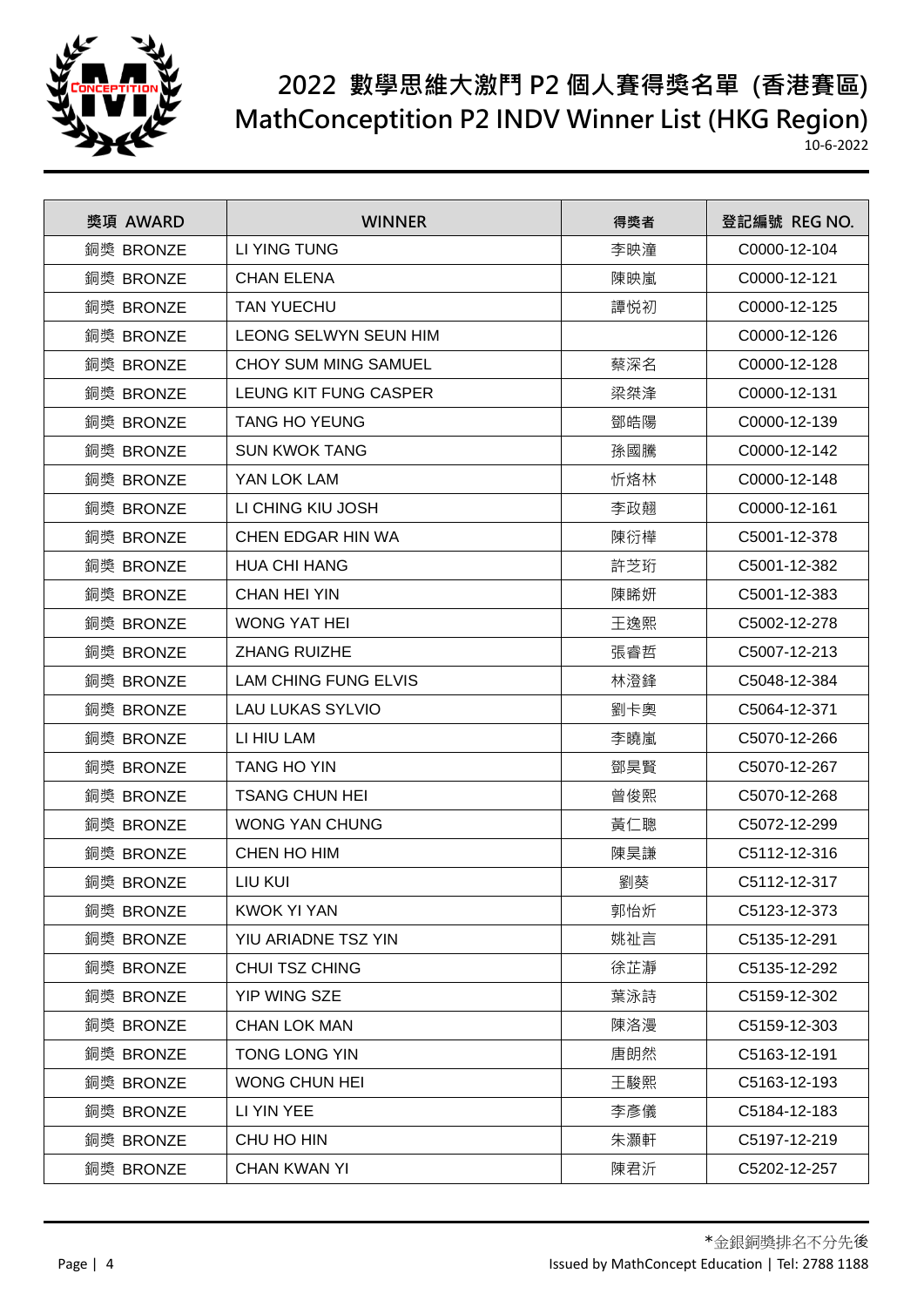

| 獎項 AWARD  | <b>WINNER</b>           | 得獎者 | 登記編號 REG NO. |
|-----------|-------------------------|-----|--------------|
| 銅獎 BRONZE | <b>FUNG CHIT HEI</b>    | 馮倢熙 | C5202-12-259 |
| 銅獎 BRONZE | <b>LAW HOI CHING</b>    | 羅鎧澄 | C5204-12-260 |
| 銅獎 BRONZE | <b>TANG LONG CHUN</b>   | 鄧朗俊 | C5204-12-262 |
| 銅獎 BRONZE | <b>LUK HONG XIN</b>     | 陸弘信 | C5260-12-304 |
| 銅獎 BRONZE | CHAN PAK HO             | 陳柏澔 | C5262-12-205 |
| 銅獎 BRONZE | <b>LAM CHUN LOK</b>     | 林俊樂 | C5288-12-343 |
| 銅獎 BRONZE | <b>TSANG SZE MING</b>   | 曾斯銘 | C5288-12-344 |
| 銅獎 BRONZE | <b>ZHUO ZIXI</b>        | 卓梓浠 | C5291-12-319 |
| 銅獎 BRONZE | <b>LAM CHI SHING</b>    | 林志誠 | C5325-12-230 |
| 銅獎 BRONZE | <b>HAU HAU SHUN</b>     | 侯孝信 | C5328-12-358 |
| 銅獎 BRONZE | WONG TZE NGO            | 黃子傲 | C5330-12-223 |
| 銅獎 BRONZE | <b>CHEUNG YEN YUET</b>  |     | C5334-12-254 |
| 銅獎 BRONZE | <b>YIP WING HIM</b>     |     | C5334-12-256 |
| 銅獎 BRONZE | <b>HO CHUN TING</b>     | 何晉廷 | C5336-12-270 |
| 銅獎 BRONZE | <b>WONG TZE YING</b>    | 黃紫盈 | C5336-12-271 |
| 銅獎 BRONZE | <b>HUANG CHUN CHUNG</b> | 黃振聰 | C5338-12-239 |
| 銅獎 BRONZE | LEE TSOI HUEN           | 李采萱 | C5340-12-395 |
| 銅獎 BRONZE | <b>KWOK MING KWAN</b>   | 郭明君 | C5347-12-195 |
| 銅獎 BRONZE | LEUNG HON LAM JEREMY    | 梁瀚霖 | C5352-12-275 |
| 銅獎 BRONZE | LEE MAN HO              | 李汶澔 | C5366-12-245 |
| 銅獎 BRONZE | <b>WONG CHEUK LONG</b>  | 黃綽朗 | C5385-12-324 |
| 銅獎 BRONZE | LI ROGER                |     | C5387-12-295 |
| 銅獎 BRONZE | LI LOK HANG             | 李諾恆 | C5400-12-387 |
| 銅獎 BRONZE | <b>LEUNG YUET MAN</b>   | 梁悦珉 | C5400-12-389 |
| 銅獎 BRONZE | FONG YIK HEI            | 方奕熹 | C5408-12-297 |
| 銅獎 BRONZE | <b>HUNG TSZ HUEN</b>    | 洪紫萱 | C5423-12-201 |
| 銅獎 BRONZE | CHAN SHUN HEI ISAAC     |     | C5431-12-338 |
| 銅獎 BRONZE | <b>PANG SUM YAU</b>     | 彭心悠 | C5468-12-329 |
| 銅獎 BRONZE | HO YU CHONG             | 何宇翀 | C5528-12-360 |
| 銅獎 BRONZE | <b>YIP TSZ KI</b>       | 葉紫琪 | C5528-12-362 |
| 銅獎 BRONZE | YU NINGXUAN AARON       |     | C5585-12-281 |
| 銅獎 BRONZE | CHENG YU HANG TREVOR    | 鄭宇亨 | C9001-12-091 |
| 銅獎 BRONZE | LEE MING HIN            | 李銘軒 | C9001-12-100 |